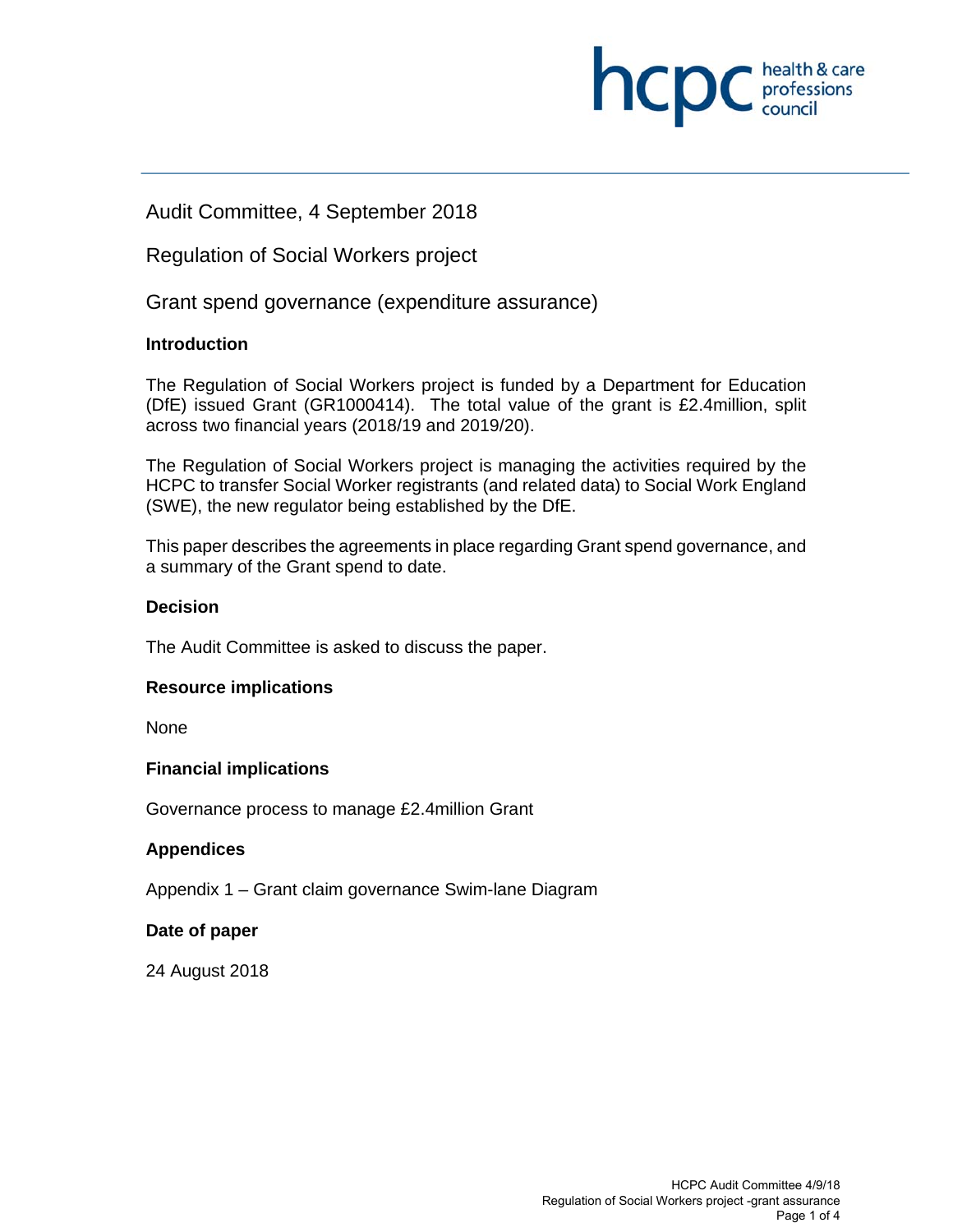### **Grant Summary update**

#### Management products established for the Grant governance

The Grant details, as approved by the DfE, have been loaded into the project Committed Spend Report (CSR). The CSR is a project management tool used at the HCPC to record project finances.

A project has been created in the core HCPC financial systems (Sage / WAP), using the standard HCPC nominal codes. The same codes have been applied to the Grant detail.

A Grant claim pro-forma, provided by the DfE, is used by the HCPC to call-off funds from the Grant. Each claim submission includes an encrypted Excel workbook containing all necessary evidence in support of the claim.

The claim governance, and process workflow has been documented in a swim lane diagram. This diagram is on record with the DfE and the Project Board.

The HCPC Project Manager and the DfE Commercial lead meet prior to each claim submission to review the claim prior to the formal submission.

#### Summary description of Governance process as described in the Appendix

The primary principles of the HCPC and the DfE engagement is to protect the public purse, and to ensure that costs incurred by the HCPC as a direct result of the SWE project are recovered from the Grant.

Grant claims are submitted each quarter to the DfE following a review and approval by the Project Board. The Grant claim is signed by the Project Lead (John Barwick), and the financial evidence is provided by the Director of Finance (Tian Tian).

The Grant is capped at  $£2.4$  million with costs split across two financial years  $-$  the maximum call off for year one is currently set at £1.5million. The DfE has agreed that costs can be reforecast into year two based on the outcome of the planning and initiation work.

Costs called-off from the Grant must honour the purposes set out in the original approval, however the detailed line by line accountability is not essential as long as the cap is honoured and the costs justifiable.

Any spend which is expected to be covered by the Grant must be pre-approved by the Project Manager prior to commitment (Purchase orders, etc.).

New costs (or costs which may require clarification), not already categorised in the Grant require Project Board, followed by SMT approval before being accepted as a project cost. If the SMT wish to decide to allocate the new cost to the Grant, then the DfE Commercial lead is engaged and a proposal submitted for a decision.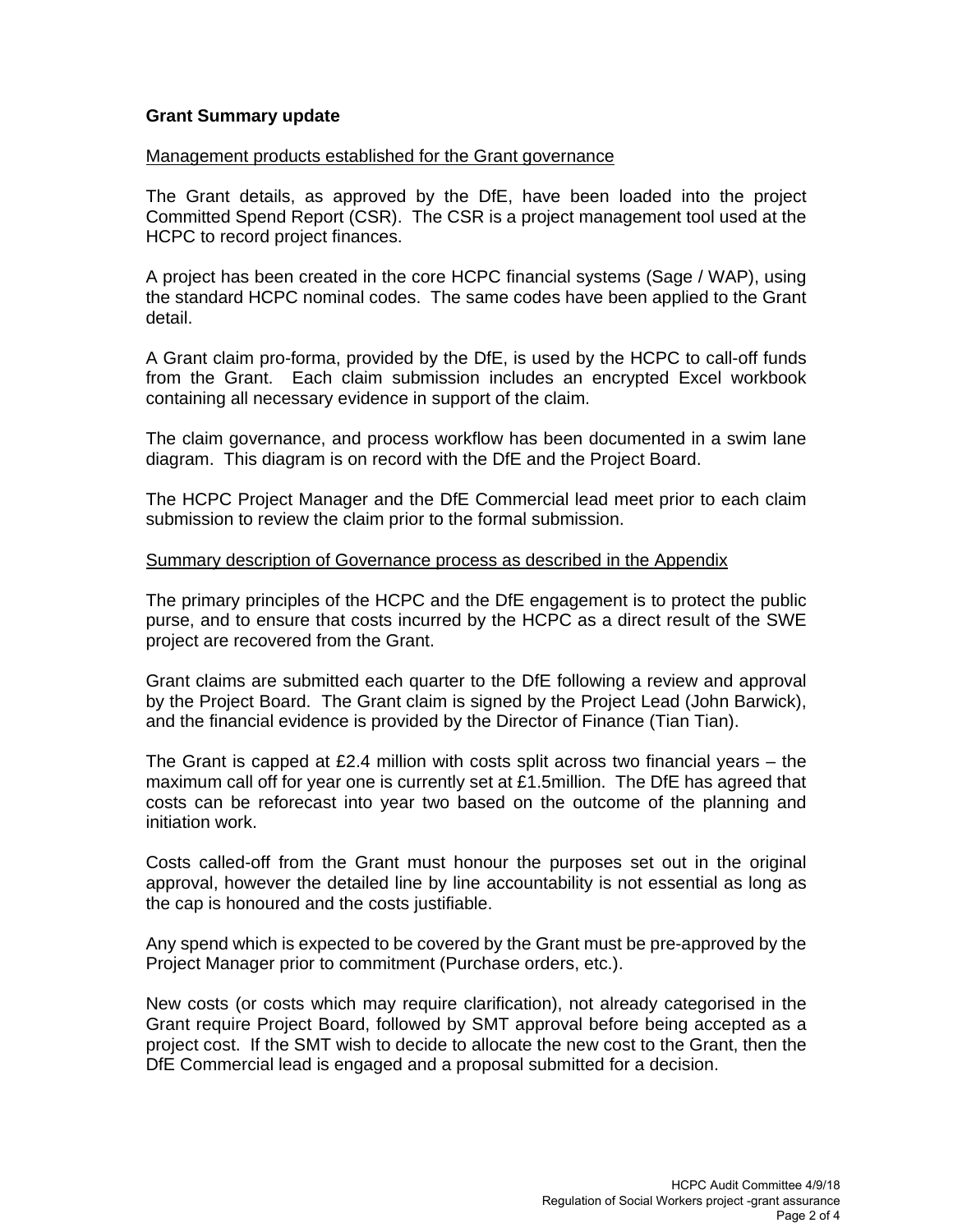All costs are tracked in the CSR as a record for the Project, and in Sage / WAP as a record for Finance.

### History of claims to date

The first Grant claim was submitted by the HCPC on the 30 June 2018. It included costs for Project Management, Finance support by Andy Gillies and EMT Restructure costs. The costs for Finance and the EMT restructure costs were initially queried by the DfE Commercial lead.

Following discussions between the HCPC Head of Projects and the DfE Commercial Lead, the Finance costs were accepted and 70% of EMT Restructure costs were accepted against the proposed Redundancy allocation in the Grant

A replacement Claim was submitted on the 17 August 2018, this included the original costs, the new EMT costs and updated costs for July. This claim, valued at £236,464.94 was approved by the DfE Commercial lead on the 21 August 2018.

### **Key stakeholders**

| Sonia Mosley           | Commercial/PMO Lead (DFE)     | Sonia.Mosley@education.gov.uk     |
|------------------------|-------------------------------|-----------------------------------|
| <b>Tracy Watterson</b> | Operations Lead (DfE)         | Tracy. Watterson@education.gov.uk |
| Paul Cooper            | Head of Projects (HCPC)       | Paul.Cooper@hcpc-uk.org           |
| Loretta Okoh           | Senior Project Manager (HCPC) | Loretta.Okoh@hcpc-uk.org          |
| John Barwick           | Project Lead (HCPC)           | John.Barwick@hcpc-uk.org          |
| Tian Tian              | Finance Director (HCPC)       | Tian.Tian@hcpc-uk.org             |